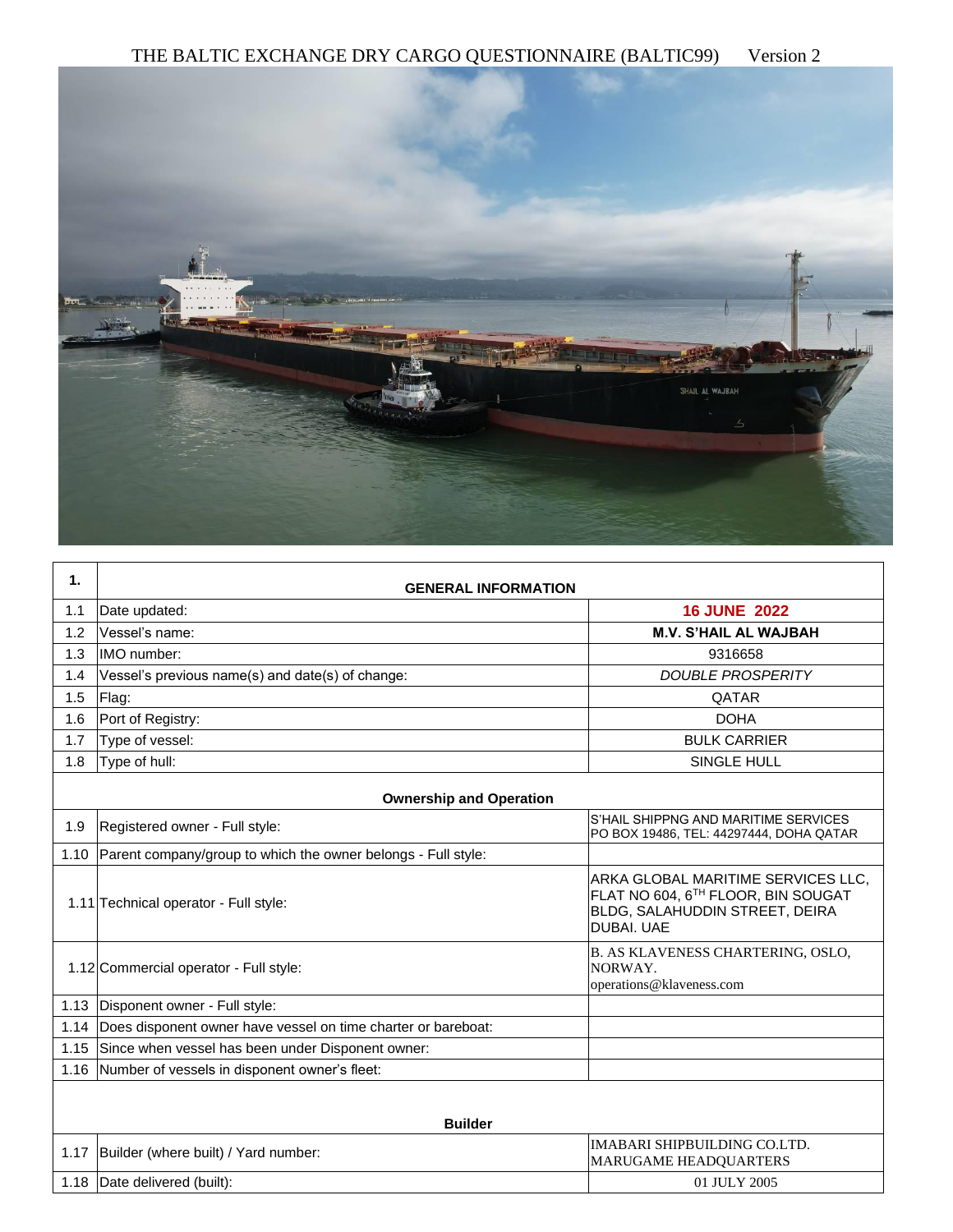| <b>Classification</b> |                                                                                                                            |                                                                |              |                                |  |  |
|-----------------------|----------------------------------------------------------------------------------------------------------------------------|----------------------------------------------------------------|--------------|--------------------------------|--|--|
| 1.19                  | Classification society:                                                                                                    |                                                                |              | <b>ABS</b>                     |  |  |
| 1.20                  | Class notation:                                                                                                            | A1, Bulk Carrier, ESP, AMS<br>Additional Notations BWE, CRC(I) |              |                                |  |  |
| 1.21                  | If Classification society changed, name of previous society:                                                               |                                                                | <b>NA</b>    |                                |  |  |
| 1.22                  | If Classification society changed, date of change:                                                                         |                                                                |              | <b>NA</b>                      |  |  |
| 1.23                  | Date and place of last dry dock:                                                                                           |                                                                | 16 JUNE 2020 | <b>CHINA</b>                   |  |  |
| 1.24                  | Date next dry dock is due:                                                                                                 |                                                                |              | 30 SEPTEMBER 2023              |  |  |
| 1.25                  | Date of last special survey / next survey due:                                                                             |                                                                | 16 JUNE 2020 | 30 JUNE 2025                   |  |  |
| 1.26                  | Date of last annual survey / next survey due:                                                                              |                                                                | 13 MAY 2022  | 30 MAR-to-30 SEP 2023          |  |  |
| 1.27                  | Is vessel entered in classification approved enhanced survey program?                                                      |                                                                |              | <b>YES</b>                     |  |  |
| 1.28                  | Does vessel comply with IACS unified requirements regarding number 1 cargo<br>hold and double bottom tank steel structure? |                                                                |              | <b>YES</b>                     |  |  |
|                       | Has this compliance been verified by the classification society?                                                           |                                                                |              | <b>YES</b>                     |  |  |
|                       |                                                                                                                            | <b>Dimensions</b>                                              |              |                                |  |  |
| 1.29                  | Length Over All (LOA):                                                                                                     |                                                                |              | 224.94 M                       |  |  |
| 1.30                  | Length Between Perpendiculars (LBP):                                                                                       |                                                                |              | 217.00 M                       |  |  |
| 1.31                  | Extreme breadth (Beam):                                                                                                    |                                                                |              | 32.26 M                        |  |  |
| 1.32                  | Moulded depth:                                                                                                             |                                                                |              | 19.50 M                        |  |  |
| 1.33                  | Keel to Masthead (KTM) / KTM in collapsed condition (if applicable):                                                       |                                                                |              | 48.65 M / MAST NOT COLLAPSING  |  |  |
|                       | Distance from waterline to top of hatch coamings or<br>top of hatch covers if side-rolling hatches                         | No1. Hatch                                                     | Midships     | Last Hatch                     |  |  |
| 1.34                  | Ballast condition: Draft: F: 2.20m / A: 4.60m<br>(ballast holds not flooded, basis 50% bunkers)                            | 9.60 M                                                         | 9.55 M       | 9.55 M                         |  |  |
|                       | Full ballast condition: Draft: F: 2.3m / A: 4.70m<br>(ballast holds flooded, basis 50% bunkers)                            | 9.50 M                                                         | 9.45 M       | 9.45 M                         |  |  |
|                       | Fully laden condition: Draft:<br>F: 8.467m / M: 8.467m / A: 8.467m                                                         | 4.55 M                                                         | 4.55 M       | 4.55 M                         |  |  |
| 1.35                  | Distance from keel to top of hatch coamings<br>(or top of hatch covers if side-rolling hatches):                           | 13.05 M                                                        | 13.02 M      | 13.02 M                        |  |  |
|                       |                                                                                                                            | <b>Tonnages</b>                                                |              |                                |  |  |
| 1.36                  | Gross Tonnage (GT) / Net Registered Tonnage (NRT):                                                                         |                                                                | 39727        | 25754                          |  |  |
| 1.37                  | Suez Canal Tonnage - Gross (SCGT) / Net (SCNT):                                                                            |                                                                | 41210.11     | 38370.92                       |  |  |
| 1.38                  | Panama Canal Net Tonnage (PCNT):                                                                                           |                                                                |              | 32841.00                       |  |  |
|                       |                                                                                                                            | <b>Loadline Information</b>                                    |              |                                |  |  |
| 1.39                  |                                                                                                                            | Deadweight                                                     | <b>Draft</b> | <b>TPC</b>                     |  |  |
|                       | Summer:                                                                                                                    | 76633                                                          | 14.139       | 66.6                           |  |  |
|                       | Winter:                                                                                                                    | 74682                                                          | 13.845       | 66.5                           |  |  |
|                       | <b>Winter North Atlantic:</b>                                                                                              | 74682                                                          | 13.845       | 66.5                           |  |  |
|                       | Fresh water:                                                                                                               | 76636                                                          | 14.465       | 66.6                           |  |  |
|                       | Tropical:                                                                                                                  | 78593                                                          | 14.433       | 66.6                           |  |  |
|                       | Tropical fresh water:                                                                                                      | 78551                                                          | 14.759       | 66.6                           |  |  |
|                       | Full Ballast condition: Draft: F: 4.10 / A: 7.35<br>(ballast holds not flooded, basis 50% bunkers) (about)                 | 22175                                                          | 5.74         | 60.83                          |  |  |
|                       | Lightship: Draft: F: 0.00m / A:                                                                                            | Displacement: 30165                                            | 5.42         | 60.77                          |  |  |
|                       | FWA at summer draft:                                                                                                       |                                                                |              | 0.326                          |  |  |
|                       | TPC on summer draft                                                                                                        |                                                                |              | 66.6                           |  |  |
|                       |                                                                                                                            | Is vessel fitted for:                                          |              |                                |  |  |
| 1.40                  | Transit of Panama Canal?                                                                                                   |                                                                | <b>YES</b>   | NEO - PANAMA transit compliant |  |  |
|                       | If yes, state deadweight all told on 39ft 6in / 12.039m (SG 0.9954):                                                       |                                                                |              | 60920 MT                       |  |  |
|                       | If yes, is Panama deadweight all told affected by vessel's bilge turn radius?                                              |                                                                |              | <b>NO</b>                      |  |  |
| 1.41                  | <b>Transit of Suez Canal?</b>                                                                                              |                                                                |              | <b>YES</b>                     |  |  |
| 1.42                  | Transit of St. Lawrence Seaway?                                                                                            |                                                                | N/A          |                                |  |  |
|                       | If yes, state deadweight all told on 26ft / 7.92m fresh water:                                                             |                                                                |              |                                |  |  |
|                       |                                                                                                                            |                                                                |              |                                |  |  |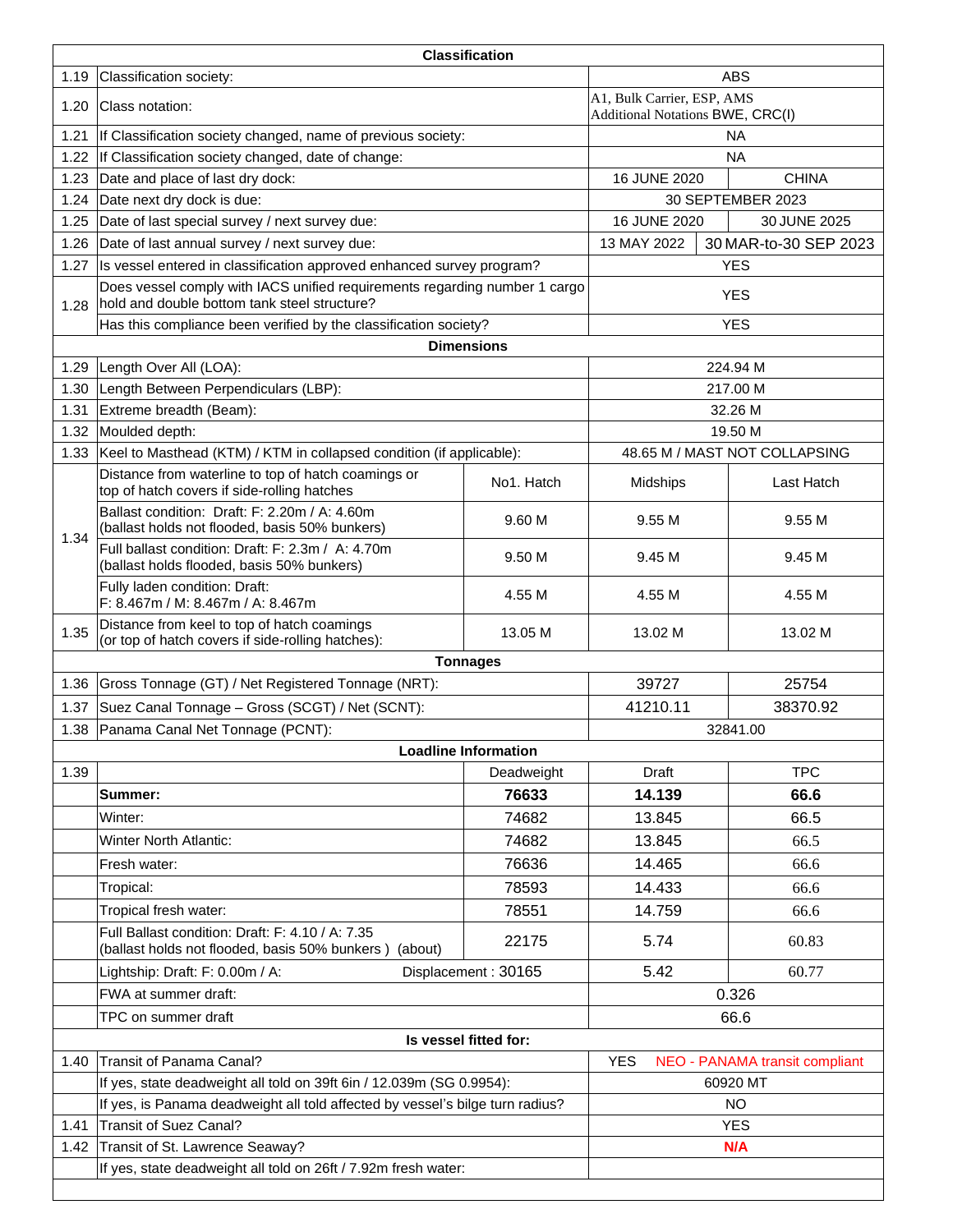|      |      |                                                                                                                                                | <b>Recent Operational History</b>                               |                                                            |
|------|------|------------------------------------------------------------------------------------------------------------------------------------------------|-----------------------------------------------------------------|------------------------------------------------------------|
| 1.43 |      | Has vessel been involved in a pollution, grounding, serious casualty or<br>collision incident during the past 12 months? If yes, give details: | Pollution: No<br>Grounding: No<br>Casualty: No<br>Collision: No |                                                            |
| 1.44 |      | Voyage History:                                                                                                                                |                                                                 |                                                            |
|      | Voy# | <b>Charterer</b>                                                                                                                               | Cargo                                                           | <b>Load-Discharge Ports</b>                                |
|      | 24   | <b>JSW International Tradecorp Pte Ltd</b>                                                                                                     | Coal                                                            | <b>Richards BAY - ECI</b>                                  |
|      | 23   | <b>Balaji Malts Pvt Ltd</b>                                                                                                                    | Coal                                                            | <b>NORTH PULAU LAUT- Kandla</b>                            |
|      | 22   | Trafigura Maritime Logistics PTE Ltd                                                                                                           | Coal                                                            | LOAD: MUARA BERAU / INDONESIA<br>DISCH: VINH TAN / VIETNAM |
|      | 21   | China Steel Express Corporation                                                                                                                | Coal                                                            | LOAD: GLADSTONE / AUSTRALIA<br>DISCH: KAOHSIUNG / TAIWAN   |
|      | 20   | JERA Global Markets Pte. Ltd. Singapore                                                                                                        | Coal                                                            | LOAD:RICHMOND/STOCKTON USA<br>DISCH: KINUURA JAPAN         |
|      | 19   | Pan Ocean Co.Ltd. South Korea                                                                                                                  | Coal                                                            | LOAD: KALIORANG INDONESIA<br>DISCH: YEOSU/ DANGJIN KOREA   |
|      |      |                                                                                                                                                |                                                                 |                                                            |

|    | 1.45 Specify the security level at which the ship is currently operating (ISSC): |      | IFVFL-1                                                                 |
|----|----------------------------------------------------------------------------------|------|-------------------------------------------------------------------------|
| 17 | Pan Ocean Co.Ltd. South Korea                                                    | Coal | ILOAD: DALRYMPLE BAY AUSTRALIA<br>IDISCH: SAMCHEONPO KOREA              |
| 18 | Pan Ocean Co.Ltd. South Korea                                                    | Coal | LOAD: NEW CASTLE AUSTRALIA<br><b>IDISCH: KAOHSIUNG/ TAICHUNG TAIWAN</b> |

| 2.   | <b>CERTIFICATION</b>                                                                     | <b>Issued</b> | Last Annual | <b>Expires</b> |
|------|------------------------------------------------------------------------------------------|---------------|-------------|----------------|
| 2.1  | Safety Equipment Certificate:                                                            | 16 JUNE 2020  | 13 MAY 2022 | 30 JUNE 2025   |
| 2.2  | Safety Radio Certificate:                                                                | 16 JUNE 2020  | 13 MAY 2022 | 30 JUNE 2025   |
| 2.3  | <b>Safety Construction Certificate:</b>                                                  | 04 APRIL 2021 | 13 MAY 2022 | 30 JUNE 2025   |
| 2.4  | Loadline Certificate:                                                                    | 04 APRIL 2021 | 13 MAY 2022 | 30 JUNE 2025   |
| 2.5  | Safety Management Certificate (SMC):                                                     | 24 NOV 2019   |             | 21 APRIL 2024  |
| 2.6  | Document of Compliance (DOC):                                                            | 28 NOV 2019   | 04 MAR 2022 | 06 DEC 2024    |
| 2.7  | Cargo Gear survey:                                                                       |               |             |                |
| 2.8  | Cargo securing manual:                                                                   |               |             |                |
| 2.9  | International Oil Pollution Prevention Certificate (IOPPC):                              | 16 JUNE 2020  | 13 MAY 2022 | 30 JUNE 2025   |
| 2.10 | Ship Sanitation Control (SSCC) / Ship Sanitation Control<br>Exemption (SSCE) Certificate | 3 MAY 2022    |             | 2 NOV 2025     |
| 2.11 | <b>IUSCG COFR:</b>                                                                       | 04 APRIL 2019 |             | 04 APRIL 2022  |
|      | 2.12  International Ship Security Certificate (ISSC):                                    | 22 APRIL 2019 |             | 21 APRIL 2024  |

| 3.  | <b>CREW MANAGEMENT</b>                       |                                        |
|-----|----------------------------------------------|----------------------------------------|
| 3.1 | Number of Officers: (including Master)       |                                        |
| 3.2 | Number of crew:                              |                                        |
| 3.3 | Name and nationality of Master:              | CAPT. AVDIEIENKO IGOR / UKRANIAN       |
| 3.4 | Nationality of Officers:                     | FILIPINO / INDONESIA / INDIA/SRI LANKA |
| 3.5 | Nationality of crew:                         | <b>INDIAN</b>                          |
| 3.6 | What is the common working language onboard: | <b>ENGLISH</b>                         |
| 3.7 | Do officers speak and understand English?    | <b>YES</b>                             |

| 4.  | <b>SAFETY MANAGEMENT</b>                                             |                         |            |  |
|-----|----------------------------------------------------------------------|-------------------------|------------|--|
| 4.1 | Is the vessel ISM certified?<br><b>YES</b>                           |                         |            |  |
| 4.2 | Document of Compliance (DOC) certificate number / issuing authority: | DBA0/ATE/20191127213216 | B٧         |  |
| 4.3 | Safety Management (SMC) certificate number / issuing authority:      | 19BY-M0124SMC           | <b>NKK</b> |  |
|     | State outstanding recommendations, if any:                           |                         |            |  |
| 4.4 | Is the vessel operated under a Quality Management System?            | YFS                     |            |  |
|     | If Yes, what type of system (ISO9002 or IMO Resolution A.741(18)):   | ISO 9002                |            |  |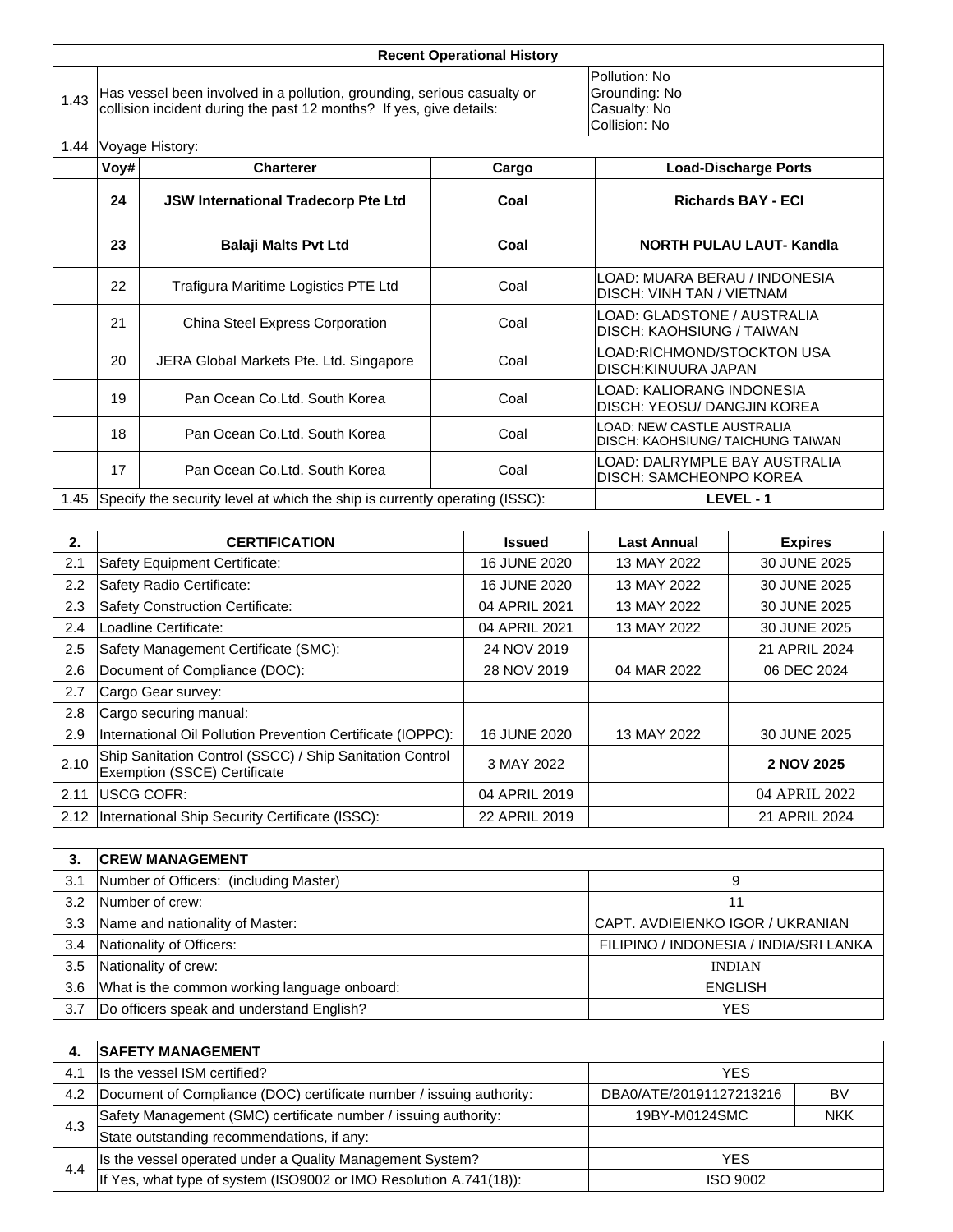| 5.   | <b>CARGO ARRANGEMENTS</b>                                                                                                                                                                                                                                                 |              |                                                                                  |                                                                               |                                                                |  |
|------|---------------------------------------------------------------------------------------------------------------------------------------------------------------------------------------------------------------------------------------------------------------------------|--------------|----------------------------------------------------------------------------------|-------------------------------------------------------------------------------|----------------------------------------------------------------|--|
|      |                                                                                                                                                                                                                                                                           | <b>Holds</b> |                                                                                  |                                                                               |                                                                |  |
| 5.1  | Number of holds:                                                                                                                                                                                                                                                          |              |                                                                                  | 7                                                                             |                                                                |  |
| 5.2  | Hold dimensions: L x B x H                                                                                                                                                                                                                                                |              | NO-1NO.1-17.1 M X 12.8 M                                                         |                                                                               |                                                                |  |
|      |                                                                                                                                                                                                                                                                           |              | NO-2 17.1 M X 15.6 M                                                             |                                                                               |                                                                |  |
|      |                                                                                                                                                                                                                                                                           |              | NO-3 17.1 M X 15.6 M                                                             |                                                                               |                                                                |  |
|      |                                                                                                                                                                                                                                                                           |              | NO-4 17.1 M X 15.6 M                                                             |                                                                               |                                                                |  |
|      |                                                                                                                                                                                                                                                                           |              | NO-5 17.1 M X 15.6 M                                                             |                                                                               |                                                                |  |
|      |                                                                                                                                                                                                                                                                           |              | NO.6 17.1 M X 15.6 M                                                             |                                                                               |                                                                |  |
|      |                                                                                                                                                                                                                                                                           |              | NO.7 17.1 M X 15.6 M                                                             |                                                                               |                                                                |  |
| 5.3  | Are vessel's holds clear and free of any obstructions?                                                                                                                                                                                                                    |              |                                                                                  | <b>YES</b>                                                                    |                                                                |  |
| 5.4  | Capacity, by hold, excluding wing/topside tanks/including hatchways                                                                                                                                                                                                       |              | <b>Grain-CBM</b>                                                                 |                                                                               | Bale-CB FT                                                     |  |
|      |                                                                                                                                                                                                                                                                           | $NO-1$       | 11538.66                                                                         |                                                                               | 407488                                                         |  |
|      |                                                                                                                                                                                                                                                                           | $NO-2$       | 13384.49                                                                         |                                                                               | 472673                                                         |  |
|      |                                                                                                                                                                                                                                                                           | $NO-3$       | 13296.96                                                                         |                                                                               | 469582                                                         |  |
|      |                                                                                                                                                                                                                                                                           | $NO-4$       | 13326.76                                                                         |                                                                               | 470635                                                         |  |
|      |                                                                                                                                                                                                                                                                           | $NO-5$       | 13404.69                                                                         |                                                                               | 473387                                                         |  |
|      |                                                                                                                                                                                                                                                                           | $NO-6$       | 13391.69                                                                         |                                                                               | 472928                                                         |  |
|      |                                                                                                                                                                                                                                                                           | $NO-7$       | 12397.10                                                                         |                                                                               | 437804                                                         |  |
|      |                                                                                                                                                                                                                                                                           | Total:       | 90740.35 CBM                                                                     |                                                                               | 3204497 CBM                                                    |  |
| 5.5  | Is vessel strengthened for the carriage of heavy cargoes?                                                                                                                                                                                                                 |              |                                                                                  | <b>YES</b>                                                                    |                                                                |  |
|      |                                                                                                                                                                                                                                                                           |              |                                                                                  | 2, 4, 6                                                                       |                                                                |  |
| 5.6  | If yes, state which holds may be left empty:                                                                                                                                                                                                                              |              |                                                                                  |                                                                               | (But SOLAS Chapter XII and regulation 14 States that more than |  |
|      |                                                                                                                                                                                                                                                                           |              | 10 years of age - will not be allowed to load alternate hold)                    |                                                                               |                                                                |  |
| 5.7  | Is tanktop steel suitable for grab discharge?                                                                                                                                                                                                                             |              |                                                                                  | <b>YES</b>                                                                    |                                                                |  |
| 5.8  | State whether bulkhead corrugations are vertical or horizontal:                                                                                                                                                                                                           |              |                                                                                  | <b>VERTICAL</b>                                                               |                                                                |  |
| 5.9  | Tanktop strength:                                                                                                                                                                                                                                                         |              |                                                                                  | 29.32 T/SQM (1); 15.92 T/SQM (2)<br>28.53 T/SQM (3, 5, 7); 15.83 T/SQM (4, 6) |                                                                |  |
| 5.10 | Are holds CO2 fitted?                                                                                                                                                                                                                                                     |              |                                                                                  | <b>NO</b>                                                                     |                                                                |  |
| 5.11 | Are holds fitted with smoke detection system?                                                                                                                                                                                                                             |              |                                                                                  | <b>NO</b>                                                                     |                                                                |  |
| 5.12 | Is vessel fitted with Australian type approved holds ladders?                                                                                                                                                                                                             |              |                                                                                  | <b>YES</b>                                                                    |                                                                |  |
| 5.13 | Has vessel a functioning class certified loadmaster / loadicator or<br>similar calculator?                                                                                                                                                                                |              |                                                                                  | <b>YES</b>                                                                    |                                                                |  |
|      | Are holds hoppered at:                                                                                                                                                                                                                                                    |              |                                                                                  | <b>HOLD SIDE</b>                                                              |                                                                |  |
| 5.14 | Forward bulkhead?                                                                                                                                                                                                                                                         |              |                                                                                  | NO                                                                            |                                                                |  |
|      | Aft bulkhead?                                                                                                                                                                                                                                                             |              |                                                                                  | NO                                                                            |                                                                |  |
| 5.15 | Can vessel's holds be described as box shaped?                                                                                                                                                                                                                            |              |                                                                                  | <b>NO</b>                                                                     |                                                                |  |
| 5.16 | Measurement of any tank slopes/hoppering:<br>(height and distance from vessel's side at tank top)                                                                                                                                                                         |              |                                                                                  |                                                                               |                                                                |  |
|      |                                                                                                                                                                                                                                                                           |              | L 24 M x B(fwd) 9.3 M B(aft) 22.4 M,<br>NO - 1:<br>NO - 2-6: L 23.2 M x B 22.4 M |                                                                               |                                                                |  |
| 5.17 | Flat floor measurement of cargo holds at tank top: L x W                                                                                                                                                                                                                  |              | $N - 7:$                                                                         |                                                                               | L 23.2 M x B(fwd)22.4 M B(aft)9.2 M                            |  |
|      | Are vessel's holds electrically ventilated?                                                                                                                                                                                                                               |              |                                                                                  | NΟ                                                                            |                                                                |  |
| 5.18 | If yes, state number of air-changes per hour basis empty holds:                                                                                                                                                                                                           |              |                                                                                  | <b>NA</b>                                                                     |                                                                |  |
| 5.19 | Type of hold paint:                                                                                                                                                                                                                                                       |              |                                                                                  | EPOXY RED BROWN                                                               |                                                                |  |
| 5.20 | Is vessel fitted for carriage of grain in accordance with chapter V1 of SOLAS 1974 and<br>amendments without requiring bagging, strapping and securing when loading a full cargo<br>(deadweight) of heavy grain in bulk (stowage factor 42 cu. Feet) with ends untrimmed? |              |                                                                                  |                                                                               | <b>YES</b>                                                     |  |
| 5.21 | Is the vessel fitted with A60 Steel Bulkhead?                                                                                                                                                                                                                             |              |                                                                                  |                                                                               |                                                                |  |
|      |                                                                                                                                                                                                                                                                           |              |                                                                                  |                                                                               |                                                                |  |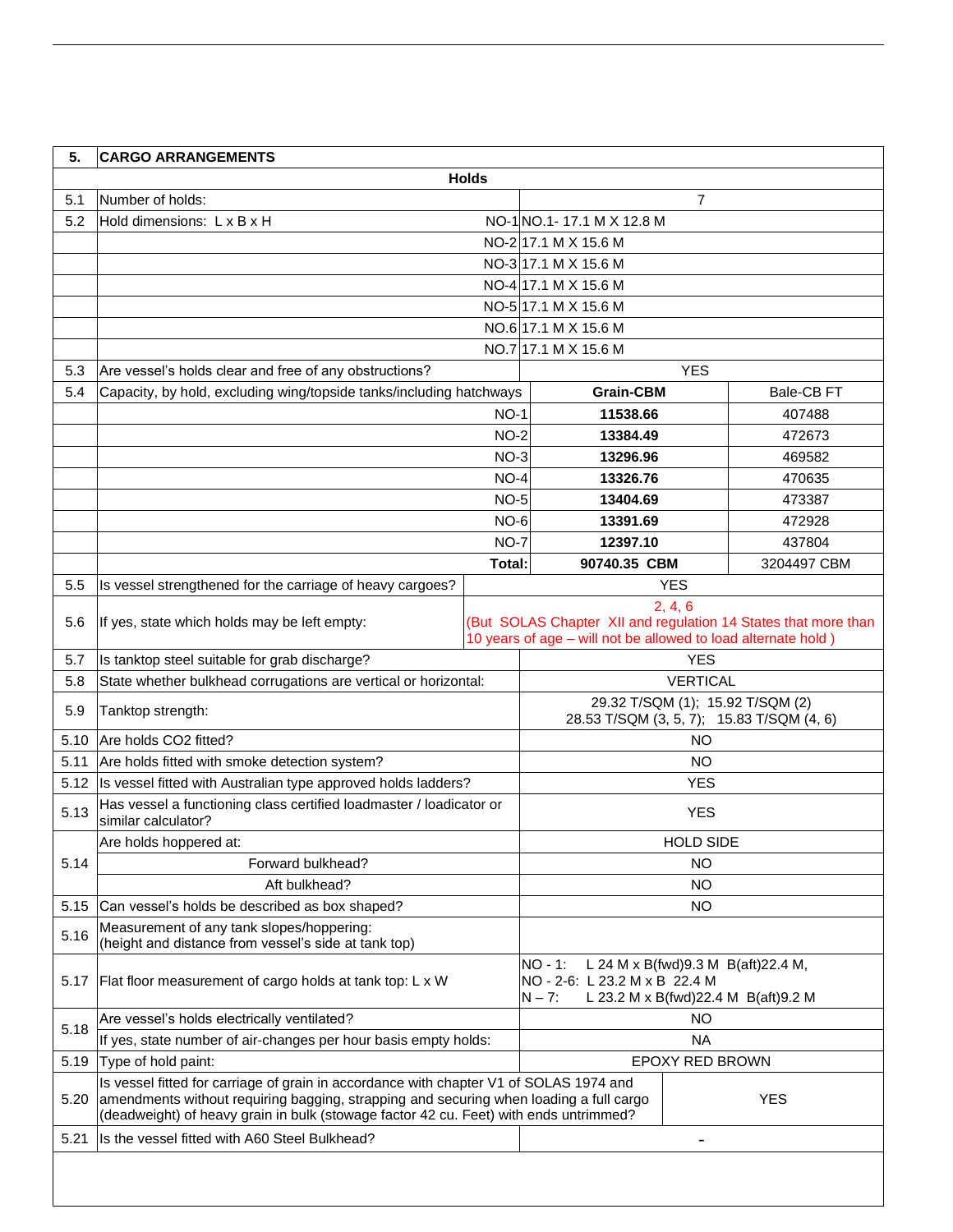|              | <b>Deck and Hatches</b>                                                                                                                                          |                                                                       |  |  |  |
|--------------|------------------------------------------------------------------------------------------------------------------------------------------------------------------|-----------------------------------------------------------------------|--|--|--|
| 5.22         | Number of hatches:                                                                                                                                               | 7                                                                     |  |  |  |
| 5.23         | Make and type of hatch covers:                                                                                                                                   | <b>IMABARI SHIPBUILDING /SIDE ROLLING</b><br><b>STEEL HATCH COVER</b> |  |  |  |
|              | 5.24 Hatch dimensions: (Length X Breadth)                                                                                                                        | NO.1: 17.1 M X 12.8 M<br>NO.2-7: 17.1 M X 15.6 M                      |  |  |  |
| 5.25         | Hatch span (distance from front of forward hatch#1 to aft of rear hatch#7):                                                                                      |                                                                       |  |  |  |
| 5.26         | Strength of hatch covers:                                                                                                                                        | NO.1: 2.08 T/SQM; NO.2-7: 1.75 T/SQM                                  |  |  |  |
| 5.27         | Number, diameter and location of cement holes                                                                                                                    | <b>NIL</b>                                                            |  |  |  |
| 5.28         | Distance from ship's rail to near and far edge of hatch covers/coaming near and<br>far (Please advise the minimum width clear of any obstruction for each hold): | NO.1: 8.4 M / 22.0 M<br>NO.2-7: 17.1 M X 15.6 M                       |  |  |  |
| 5.29         | Distance from bow to fore of 1 <sup>st</sup> hold opening:                                                                                                       | 18.1 M                                                                |  |  |  |
| 5.30         | Distance from stern to aft of last hold opening:                                                                                                                 | 36 M                                                                  |  |  |  |
| 5.31         | State deck strength:                                                                                                                                             | N/A                                                                   |  |  |  |
|              | <b>Ballast</b>                                                                                                                                                   |                                                                       |  |  |  |
| 5.32         | Capacity of ballast tanks (100%):                                                                                                                                | 21040 M3                                                              |  |  |  |
| 5.33         | Ballast holds capacity, state which hold(s):                                                                                                                     | 13330 M3                                                              |  |  |  |
| 5.34<br>5.35 | Vessel's ballasting time / rate / Vessel's deballasting time / rate                                                                                              | 24 HRS (EXCLUDING STRIPPING) /<br>(2200 M3/HR, 900 M3/HR X2)          |  |  |  |
|              | 5.36 Unpumpable quantity:                                                                                                                                        | 250 MT                                                                |  |  |  |

| 6.   | <b>CARGO GEAR (ONLY TO BE COMPLETED IF APPLICABLE)</b>                                                               |                           |            |  |
|------|----------------------------------------------------------------------------------------------------------------------|---------------------------|------------|--|
| 6.1  | If geared state make and type:                                                                                       |                           | N/A        |  |
| 6.2  | Number/location of derricks-/ cranes:                                                                                |                           | N/A        |  |
| 6.3  | Maximum outreach of gear beyond ships rail                                                                           |                           | N/A        |  |
| 6.4  | Maximum outreach of gear beyond ships rail with maximum cargo lift on hook:                                          |                           | N/A        |  |
| 6.5  | If gantry cranes/horizontal slewing cranes - state minimum clearance distance crane hook to<br>top of hatch coaming: |                           | N/A        |  |
| 6.6  | Time needed for full cycle with maximum cargo lift on hook:                                                          |                           | N/A        |  |
| 6.7  | Hoisting time of gear: (Load / Metres Minutes)<br>Hook<br>Grab                                                       |                           | N/A        |  |
| 6.8  | Luffing time of gear:                                                                                                |                           | N/A        |  |
| 6.9  | Slewing time of gear:                                                                                                |                           | N/A        |  |
| 6.10 | Is gear combinable for heavy lift?                                                                                   |                           | N/A        |  |
| 6.11 | Are winches electro-hydraulic?                                                                                       |                           | N/A        |  |
| 6.12 | If vessel has grabs on board - state:                                                                                |                           | <b>NA</b>  |  |
|      |                                                                                                                      | <b>NA</b>                 |            |  |
|      |                                                                                                                      | Weight:                   | <b>NA</b>  |  |
|      |                                                                                                                      | Lifting Capacity:         | <b>NA</b>  |  |
|      |                                                                                                                      | Power source of grabs:    | <b>NA</b>  |  |
|      |                                                                                                                      | Location of power source: | <b>NA</b>  |  |
| 6.13 | Does vessel have enough power to run 4 cranes and 4 shore grabs (if applicable).<br>If not, please state how many?   |                           | N/A        |  |
| 6.14 | Is vessel fitted with sufficient lights at each hatch for night work?                                                |                           | <b>YES</b> |  |
| 6.15 | Is vessel logs fitted?                                                                                               |                           | <b>NO</b>  |  |
|      | If yes, state number, type and height of stanchions/sockets, if on board:                                            |                           | <b>NA</b>  |  |
| 6.16 | Is vessel log racks fitted?                                                                                          |                           | <b>NA</b>  |  |
| 6.17 | Timber Loadline (if applicable)                                                                                      | Deadweight                | <b>NA</b>  |  |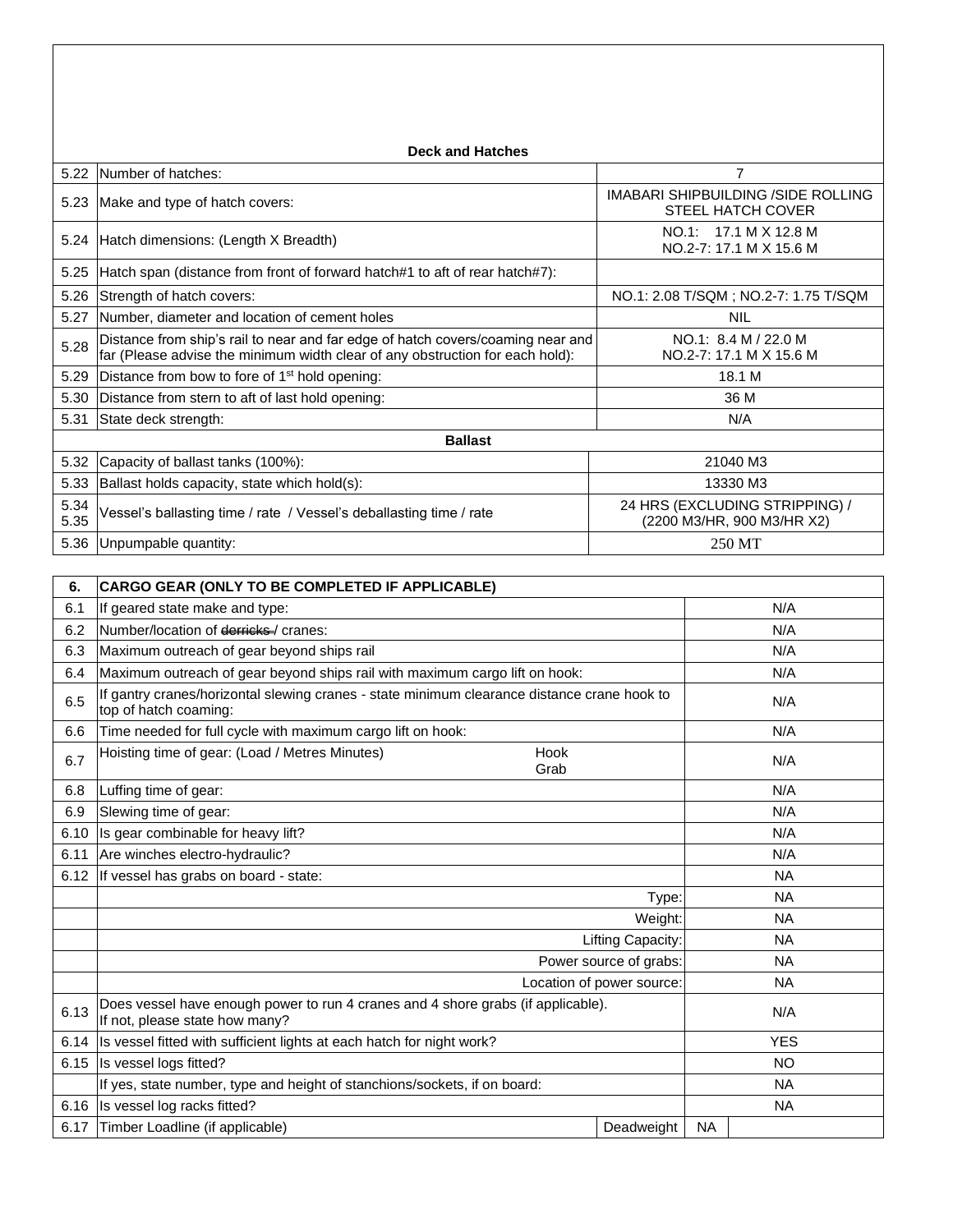| <b>Summer:</b>                | <b>NA</b> | <b>NA</b> |  |
|-------------------------------|-----------|-----------|--|
| Winter:                       | <b>NA</b> | <b>NA</b> |  |
| <b>Winter North Atlantic:</b> | <b>NA</b> | <b>NA</b> |  |
| <b>IFresh water:</b>          | <b>NA</b> | <b>NA</b> |  |
| Tropical:                     | <b>NA</b> | <b>NA</b> |  |
| Tropical fresh water:         | <b>NA</b> | <b>NA</b> |  |

| 7.  |                                                                                                       |                                                                                                            |                       |                                         |               |           |  |
|-----|-------------------------------------------------------------------------------------------------------|------------------------------------------------------------------------------------------------------------|-----------------------|-----------------------------------------|---------------|-----------|--|
| 7.1 |                                                                                                       | Capacity in direct stow of TEU/FEU basis empty tanks:                                                      |                       |                                         | ΝA            | NA        |  |
|     |                                                                                                       | Capacity in direct stow of TEU/FEU basis full tanks:                                                       |                       |                                         | <b>NA</b>     | <b>NA</b> |  |
| 7.2 |                                                                                                       | Are all containers within reach of vessel's gear?                                                          |                       |                                         |               | <b>NA</b> |  |
| 7.3 | If no, state self sustained capacity:                                                                 |                                                                                                            |                       |                                         |               | <b>NA</b> |  |
| 7.4 | If vessel fitted with all permanent and loose fittings/lashing materials for above number of TEU/FEU? |                                                                                                            |                       |                                         |               | <b>NA</b> |  |
| 7.5 |                                                                                                       | Is vessel fitted with recessed holes/shoes on tanktop and container shoes on weatherdeck and hatch covers? |                       |                                         |               | <b>NA</b> |  |
| 7.6 |                                                                                                       | Advise stack weights and number of tiers on/under deck per TEU:                                            |                       |                                         |               | <b>NA</b> |  |
|     |                                                                                                       | Advise stack weights and number of tiers on/under deck per FEU:                                            |                       |                                         |               | ΝA        |  |
| 7.7 | Has vessel a container spreader on board?                                                             |                                                                                                            |                       |                                         |               | ΝA        |  |
| 7.8 | Number and type of reefer plugs:                                                                      |                                                                                                            |                       |                                         |               | <b>NA</b> |  |
| 8.  |                                                                                                       | <b>ENGINE ROOM, SPEED AND CONSUMPTION</b>                                                                  |                       |                                         |               |           |  |
| 8.1 | Is vessel fitted with a shaft generator?                                                              |                                                                                                            |                       | <b>NO</b>                               |               |           |  |
|     |                                                                                                       |                                                                                                            | <b>Engine Room</b>    |                                         |               |           |  |
| 8.2 | Engine make/model and type:                                                                           |                                                                                                            |                       | MITSUI-MAN B&W 6S60 MC MARK VI          |               |           |  |
| 8.3 | BHP / RPM of main engine at MCR:                                                                      |                                                                                                            |                       | 10320 KW                                | <b>89 RPM</b> |           |  |
| 8.4 |                                                                                                       | BHP / RPM of main engine at NCR (as % of MCR):                                                             |                       |                                         |               |           |  |
| 8.5 | YANMAR 6N18ALV<br>GENERATORS:                                                                         |                                                                                                            |                       |                                         |               |           |  |
|     |                                                                                                       |                                                                                                            | <b>Fuel</b>           |                                         |               |           |  |
| 8.5 | <b>VLSFO</b><br>What type/viscosity of fuel is used for main propulsion:                              |                                                                                                            |                       |                                         |               |           |  |
|     |                                                                                                       | Capacity (100%) of main engine bunker tanks (excluding unpumpables):                                       |                       | 2547.67 M3                              |               |           |  |
| 8.6 | <b>VLSFO</b><br>What type/viscosity of fuel is used in the generating plant:                          |                                                                                                            |                       |                                         |               |           |  |
|     |                                                                                                       | Capacity (100%) of aux engine(s) bunker tanks (excluding unpumpables):                                     |                       |                                         |               |           |  |
|     |                                                                                                       |                                                                                                            | <b>Speed</b>          |                                         |               |           |  |
|     |                                                                                                       | <b>FULL SPEED</b>                                                                                          |                       | <b>ECO SPEED</b>                        |               |           |  |
| 8.7 | Ballast:                                                                                              | <b>ABT 14.0 KTS</b>                                                                                        |                       | <b>ABT 12.75 KTS</b>                    |               |           |  |
|     | Laden:                                                                                                | ABT 13.0 KTS.                                                                                              |                       | ABT 11.85 KTS.                          |               |           |  |
|     |                                                                                                       |                                                                                                            | <b>Consumptions</b>   |                                         |               |           |  |
|     |                                                                                                       | <b>FULL SPEED</b>                                                                                          |                       | <b>ECO SPEED</b>                        |               |           |  |
|     | Passage                                                                                               |                                                                                                            |                       |                                         |               |           |  |
| 8.8 | Ballast:                                                                                              | 37.30 MT/24 HRS PLUS AE DO 0.2 MT/24 HRS                                                                   |                       | 25.0 MT/24 HRS PLUS AE DO 0.2 MT/24 HRS |               |           |  |
|     | Laden:                                                                                                | 37.30 MT/24 HRS PLUS AE DO 0.2 MT/24 HRS                                                                   |                       | 26.0 MT/24 HRS PLUS AE DO 0.2 MT/24 HRS |               |           |  |
|     | In Port                                                                                               |                                                                                                            |                       |                                         |               |           |  |
| 8.9 | Working:                                                                                              |                                                                                                            | 3.6MT / 0.3 MT-24 HRS |                                         |               |           |  |
|     | Idle:                                                                                                 | 2.6 MT/ 0.2 MT-24 HRS<br><b>NA</b>                                                                         |                       |                                         |               |           |  |
|     | Other (specify):                                                                                      |                                                                                                            |                       |                                         |               |           |  |

| 9.                                    | <b>IMISCELLANEOUS</b>         |              |  |  |
|---------------------------------------|-------------------------------|--------------|--|--|
| <b>Communications and Electronics</b> |                               |              |  |  |
| 9.1                                   | Call sign:                    | A7HG         |  |  |
| 9.2                                   | Vessel's INMARSAT - C number: | 446621210    |  |  |
| 9.3                                   | Vessel's telephone number:    | +15053490545 |  |  |
| 9.4                                   | Vessel's fax number:          | <b>NA</b>    |  |  |